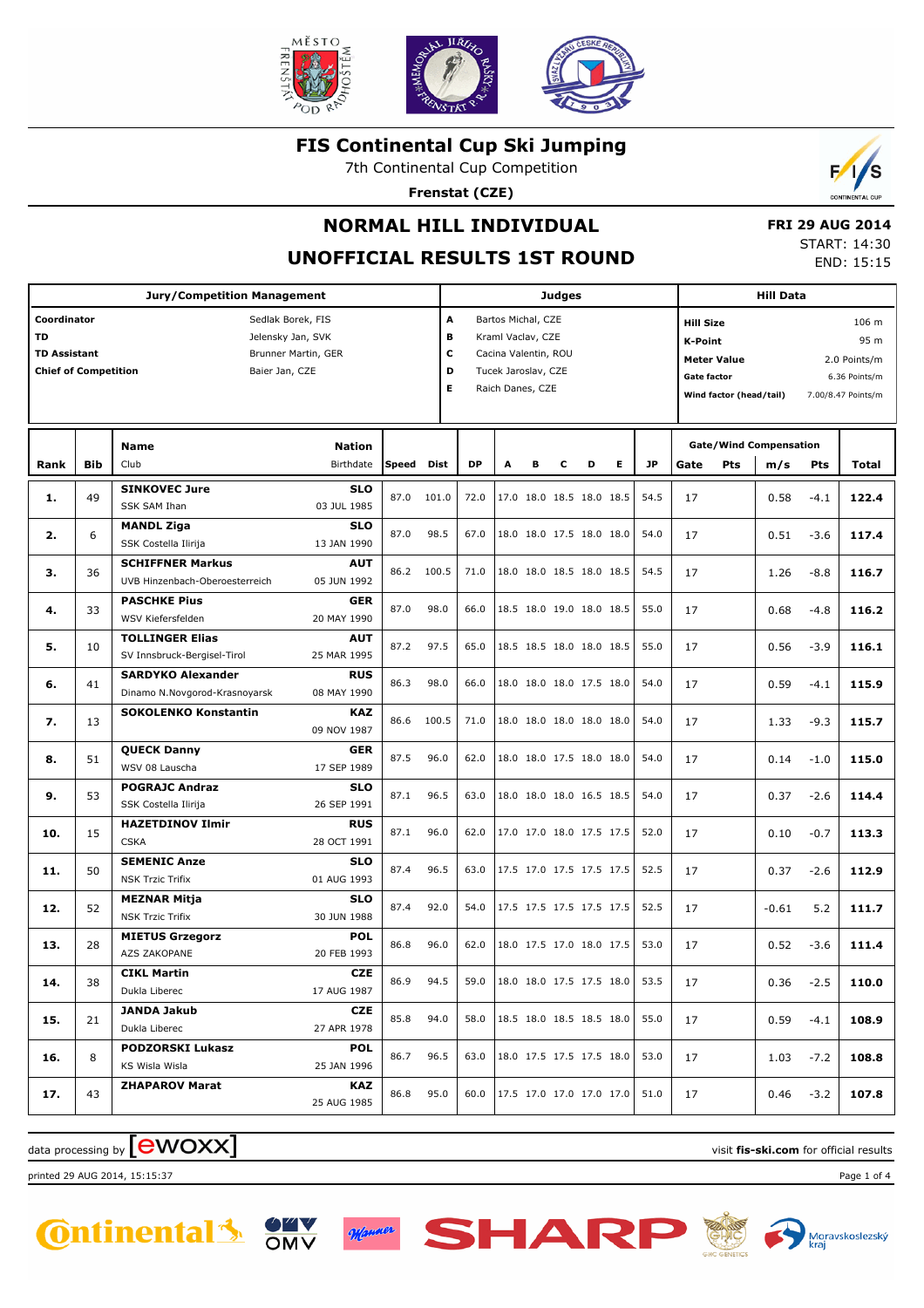

7th Continental Cup Competition

**Frenstat (CZE)**



## **NORMAL HILL INDIVIDUAL**

## **FRI 29 AUG 2014**

#### **UNOFFICIAL RESULTS 1ST ROUND**

START: 14:30 END: 15:15

|      |                            | <b>Name</b>                     | <b>Nation</b>             |       |           |           |   |   |   |                          |    |      | <b>Gate/Wind Compensation</b> |                                                                                              |         |         |              |
|------|----------------------------|---------------------------------|---------------------------|-------|-----------|-----------|---|---|---|--------------------------|----|------|-------------------------------|----------------------------------------------------------------------------------------------|---------|---------|--------------|
| Rank | <b>Bib</b>                 | Club                            | Birthdate                 | Speed | Dist      | <b>DP</b> | A | B | c | D                        | E. | JP.  | Gate                          | <b>Pts</b>                                                                                   | m/s     | Pts     | <b>Total</b> |
|      |                            | <b>WANGLER Niklas</b>           | <b>GER</b>                |       |           |           |   |   |   |                          |    |      |                               |                                                                                              |         |         |              |
| 18.  | 18                         | Sz Breitnau                     | 21 MAR 1993               | 86.4  | 95.0      | 60.0      |   |   |   | 18.0 17.5 17.5 17.5 18.0 |    | 53.0 | 17                            |                                                                                              | 0.80    | $-5.6$  | 107.4        |
|      |                            | <b>KANTYKA Przemyslaw</b>       | <b>POL</b>                |       |           |           |   |   |   |                          |    |      |                               |                                                                                              |         |         |              |
| 19.  | 39                         | Lks Klimczok bystra             | 15 DEC 1996               | 87.3  | 93.0      | 56.0      |   |   |   | 17.5 17.5 17.0 17.0 17.5 |    | 52.0 | 17                            |                                                                                              | 0.21    | $-1.5$  | 106.5        |
|      |                            | <b>MAYLAENDER Jan</b>           | <b>GER</b>                |       |           |           |   |   |   |                          |    |      |                               |                                                                                              |         |         |              |
| 20.  | 29                         | <b>SC Degenfeld</b>             | 29 MAR 1992               | 87.0  | 93.5      | 57.0      |   |   |   | 17.5 17.0 17.5 17.5 18.0 |    | 52.5 | 17                            |                                                                                              | 0.50    | $-3.5$  | 106.0        |
|      |                            | <b>HOFER Thomas</b>             | <b>AUT</b>                |       |           |           |   |   |   |                          |    |      |                               |                                                                                              |         |         |              |
| 21.  | 31                         | SV Innsbruck-Bergisel-Tirol     | 28 JAN 1996               | 87.0  | 96.5      | 63.0      |   |   |   | 18.0 17.5 18.0 18.5 18.0 |    | 54.0 | 17                            |                                                                                              | 1.58    | $-11.1$ | 105.9        |
|      |                            | <b>SAKALA Filip</b>             | <b>CZE</b>                |       |           |           |   |   |   |                          |    |      |                               |                                                                                              |         |         |              |
| 22.  | 4                          | Tj Frenstat pod radhostem       | 21 MAY 1996               | 86.8  | 93.0      | 56.0      |   |   |   | 17.0 17.0 17.5 17.0 17.5 |    | 51.5 | 17                            |                                                                                              | 0.37    | $-2.6$  | 104.9        |
| 23.  | 47                         | <b>LEJA Krzysztof</b>           | <b>POL</b>                | 86.4  | 87.5      | 45.0      |   |   |   | 17.0 17.0 17.0 17.0 17.5 |    | 51.0 | 17                            |                                                                                              | $-0.91$ | 7.7     | 103.7        |
|      |                            | AZS ZAKOPANE                    | 21 FEB 1996               |       |           |           |   |   |   |                          |    |      |                               |                                                                                              |         |         |              |
| 24.  |                            | <b>MAYLAENDER Dominik</b>       | <b>GER</b>                | 86.8  | 92.0      | 54.0      |   |   |   | 17.5 17.5 17.0 17.0 17.5 |    | 52.0 | 17                            |                                                                                              | 0.35    | $-2.4$  | 103.6        |
|      |                            | SC Degenfeld                    | 20 MAR 1995               |       |           |           |   |   |   |                          |    |      |                               |                                                                                              |         |         |              |
| 25.  |                            | <b>DREHER Michael</b>           | <b>GER</b>                | 86.2  | 92.5      | 55.0      |   |   |   | 17.5 18.0 17.5 18.0 18.0 |    | 53.5 | 17                            |                                                                                              |         | $-5.5$  | 103.0        |
|      |                            | Sc Oberstdorf                   | 30 JAN 1993               |       |           |           |   |   |   |                          |    |      |                               |                                                                                              |         |         |              |
| 26.  | 42<br>35<br>26<br>11<br>19 | <b>ASCHENWALD Philipp</b>       | <b>AUT</b>                | 84.0  | 90.0      | 50.0      |   |   |   | 17.5 17.0 17.0 17.5 17.5 |    | 52.0 | 17                            |                                                                                              | 0.16    | $-1.1$  | 100.9        |
|      |                            | SC Mayerhofen-Tirol             | 12 NOV 1995               |       |           |           |   |   |   |                          |    |      |                               |                                                                                              |         |         |              |
| 26.  |                            | <b>ZAPOTOCZNY Andrzej</b>       | <b>POL</b>                | 86.8  | 92.0      | 54.0      |   |   |   | 18.0 17.5 17.5 17.5 17.5 |    | 52.5 | 17                            |                                                                                              | 0.80    | $-5.6$  | 100.9        |
|      |                            | <b>AZS ZAKOPANE</b>             | 16 OCT 1991               |       |           |           |   |   |   |                          |    |      |                               |                                                                                              |         |         |              |
| 28.  |                            | <b>JOHNSON Anders</b>           | <b>USA</b><br>23 APR 1989 | 87.1  | 91.0      | 52.0      |   |   |   | 17.5 17.0 17.5 17.0 17.0 |    | 51.5 | 17                            |                                                                                              | 0.46    | $-3.2$  | 100.3        |
|      |                            | <b>KALINITSCHENKO Anton</b>     |                           |       |           |           |   |   |   |                          |    |      |                               |                                                                                              |         |         |              |
| 29.  | 48                         |                                 | <b>RUS</b><br>22 JUL 1982 | 86.7  | 87.5      | 45.0      |   |   |   | 17.5 16.5 17.5 17.5 17.0 |    | 52.0 | 17                            |                                                                                              | $-0.34$ | 2.9     | 99.9         |
|      |                            | <b>ALTENBURGER Florian</b>      | <b>AUT</b>                |       |           |           |   |   |   |                          |    |      |                               |                                                                                              |         |         |              |
| 30.  | 20                         | SC Seekirchen-Salzburg          | 02 NOV 1993               | 85.9  | 91.5      | 53.0      |   |   |   | 17.5 17.0 17.5 17.5 18.5 |    | 52.5 | 17                            |                                                                                              | 0.88    | $-6.2$  | 99.3         |
|      |                            | <b>PRISLIC Ernest</b>           | <b>SLO</b>                |       |           |           |   |   |   |                          |    |      |                               |                                                                                              |         |         |              |
| 31.  | 9                          | SK Zagorje                      | 30 SEP 1993               | 86.6  | 90.0      | 50.0      |   |   |   | 17.5 17.0 17.0 17.5 17.0 |    | 51.5 | 17                            |                                                                                              |         | $-2.8$  | 98.7         |
|      |                            | <b>STURSA Vojtech</b>           | <b>CZE</b>                |       |           |           |   |   |   |                          |    |      |                               |                                                                                              |         |         |              |
| 32.  | 32                         | Dukla Liberec                   | 03 AUG 1995               | 87.0  | 92.0      | 54.0      |   |   |   | 17.5 17.5 18.5 17.5 17.5 |    | 52.5 | 17                            |                                                                                              |         | $-8.4$  | 98.1         |
|      |                            | <b>GRIGOLI Marco</b>            | SUI                       |       |           |           |   |   |   |                          |    |      |                               |                                                                                              |         |         |              |
| 33.  | 45                         | Alpina St. Moritz               | 27 APR 1991               | 86.6  | 87.5      | 45.0      |   |   |   | 17.5 16.5 17.0 17.0 17.0 |    | 51.0 | 17                            |                                                                                              |         | 2.0     | 98.0         |
|      |                            | <b>DELLASEGA Diego</b>          | ITA                       | 87.0  | 90.0      | 50.0      |   |   |   | 17.5 17.0 17.5 17.0 17.5 |    | 52.0 |                               |                                                                                              |         | $-5.2$  | 96.8         |
| 34.  | 30                         | G.S. FIAMME ORO MOENA           | 04 DEC 1990               |       |           |           |   |   |   |                          |    |      | 17                            |                                                                                              |         |         |              |
| 35.  | 37                         | <b>CECON Federico</b>           | ITA                       |       | 86.6 88.5 | 47.0      |   |   |   | 17.0 17.0 16.5 17.0 17.0 |    | 51.0 | 17                            |                                                                                              |         |         | 93.5         |
|      |                            | SCI C.A.I. MONTE LUSSARI A.S.D. | 11 JUN 1994               |       |           |           |   |   |   |                          |    |      |                               |                                                                                              |         |         |              |
| 36.  | 22                         | <b>FRIBERG Christian</b>        | <b>USA</b>                | 86.4  | 87.0      | 44.0      |   |   |   | 17.0 17.5 16.0 17.0 17.5 |    | 51.5 | 17                            |                                                                                              |         |         | 92.6         |
|      |                            | Saint Paul Ski Club             | 08 SEP 1994               |       |           |           |   |   |   |                          |    |      |                               |                                                                                              |         |         |              |
| 37.  | 7                          | <b>VARESCO Daniele</b>          | ITA                       | 86.6  | 87.0      | 44.0      |   |   |   | 17.0 17.0 17.0 17.0 18.0 |    | 51.0 | 17                            | 0.79<br>0.40<br>1.20<br>$-0.24$<br>0.74<br>$0.64 -4.5$<br>$0.42 -2.9$<br>0.40<br>$0.64 -4.5$ | $-2.8$  | 92.2    |              |
|      |                            | U.S. DOLOMITICA A.S.D.          | 25 JUL 1995               |       |           |           |   |   |   |                          |    |      |                               |                                                                                              |         |         |              |
| 38.  | 34                         | <b>EGGENHOFER Markus</b>        | <b>AUT</b>                | 87.0  | 86.0      | 42.0      |   |   |   | 17.0 16.0 17.5 17.0 17.0 |    | 51.0 | 17                            |                                                                                              |         |         | 88.5         |
|      |                            | SC Bischofshofen                | 11 DEC 1987               |       |           |           |   |   |   |                          |    |      |                               |                                                                                              |         |         |              |

# $\alpha$  data processing by  $\boxed{\text{ewOX}}$

printed 29 AUG 2014, 15:15:37 Page 2 of 4







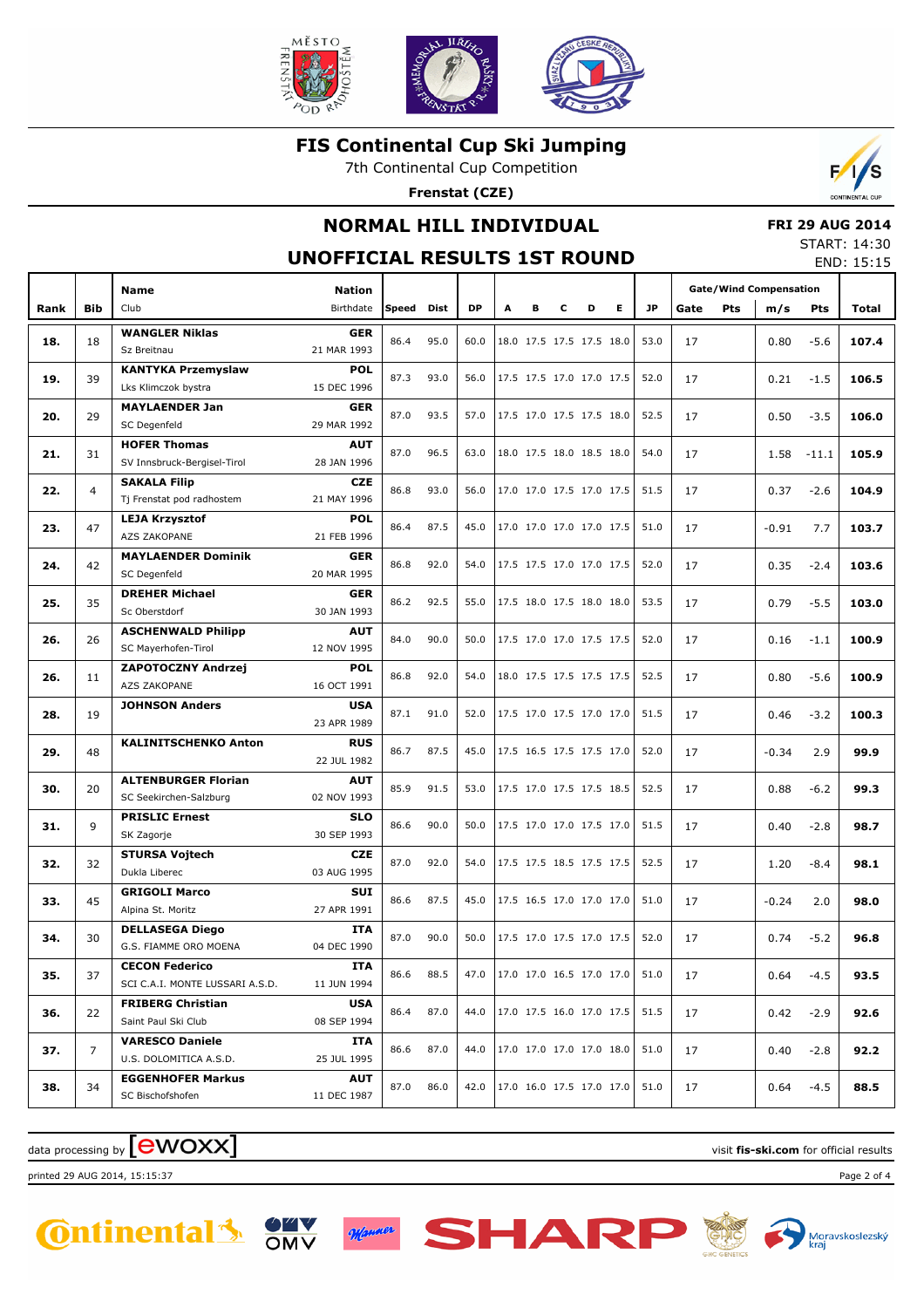

7th Continental Cup Competition

**Frenstat (CZE)**



## **NORMAL HILL INDIVIDUAL**

### **FRI 29 AUG 2014**

#### **UNOFFICIAL RESULTS 1ST ROUND**

START: 14:30 END: 15:15

|          |                | <b>Name</b>                 | <b>Nation</b> |        |             |           |   |   |   |                          |                          |      | <b>Gate/Wind Compensation</b> |     |         |        |              |
|----------|----------------|-----------------------------|---------------|--------|-------------|-----------|---|---|---|--------------------------|--------------------------|------|-------------------------------|-----|---------|--------|--------------|
| Rank     | <b>Bib</b>     | Club                        | Birthdate     | lSpeed | <b>Dist</b> | <b>DP</b> | A | в | c | D                        | Е                        | JP.  | Gate                          | Pts | m/s     | Pts    | <b>Total</b> |
| 39.      | 46             | <b>EGLOFF Luca</b>          | <b>SUI</b>    | 86.3   | 83.5        | 37.0      |   |   |   | 16.5 16.0 16.5 16.0 16.5 |                          | 49.0 | 17                            |     | $-0.12$ | 1.0    | 87.0         |
|          |                | Grabserberg                 | 06 JUN 1995   |        |             |           |   |   |   |                          |                          |      |                               |     |         |        |              |
| 40.      | 12             | <b>ROWLEY Matthew</b>       | <b>CAN</b>    | 86.3   | 86.0        | 42.0      |   |   |   | 17.0 16.5 16.5 16.5 17.0 |                          | 50.0 | 17                            |     | 0.80    | $-5.6$ | 86.4         |
|          |                | Altius Nordic Ski Club      | 04 JUN 1993   |        |             |           |   |   |   |                          |                          |      |                               |     |         |        |              |
| 41.      | 16             | <b>PITEA Sorin Iulian</b>   | <b>ROU</b>    | 85.8   | 85.5        | 41.0      |   |   |   |                          | 17.0 16.5 17.0 16.5 16.5 | 50.0 | 17                            |     | 0.74    | $-5.2$ | 85.8         |
|          |                | CSS Dinamo Rasnov           | 09 JUL 1997   |        |             |           |   |   |   |                          |                          |      |                               |     |         |        |              |
| 42.      | 27             | <b>MUMINOV Sabirzhan</b>    | <b>KAZ</b>    | 86.7   | 84.0        | 38.0      |   |   |   | 16.5 16.0 16.0 16.5 16.5 |                          | 49.0 |                               |     | 0.42    | $-2.9$ | 84.1         |
|          |                |                             | 16 APR 1994   |        |             |           |   |   |   |                          |                          |      | 17<br>17<br>17                |     |         |        |              |
| 43.      | 44             | <b>KARLEN Gabriel</b>       | <b>SUI</b>    | 86.2   | 84.0        | 38.0      |   |   |   | 16.5 16.5 17.0 16.5 17.0 |                          | 50.0 |                               |     | 0.61    | $-4.3$ | 83.7         |
|          |                | Gstaad                      | 10 MAR 1994   |        |             |           |   |   |   |                          |                          |      |                               |     |         |        |              |
| 44.      | 17             | <b>KLYMCHUK Andrii</b>      | <b>UKR</b>    | 85.8   | 84.5        | 39.0      |   |   |   | 17.0 17.0 17.5 17.0 17.5 |                          | 51.5 |                               |     | 1.02    | $-7.1$ | 83.4         |
|          |                | Kremenets Ski School        | 10 DEC 1994   |        |             |           |   |   |   |                          |                          |      |                               |     |         |        |              |
| 3<br>45. |                | <b>KADLEC Milos</b>         | <b>CZE</b>    | 86.3   | 85.0        | 40.0      |   |   |   | 16.5 16.5 16.5 16.5 16.5 |                          | 49.5 |                               |     | 0.98    | $-6.9$ | 82.6         |
|          |                | Skl Nove mesto na morave    | 26 NOV 1992   |        |             |           |   |   |   |                          |                          |      |                               |     |         |        |              |
| 46.      | 40             | <b>TOROK Eduard</b>         | <b>ROU</b>    | 86.0   | 82.5        | 35.0      |   |   |   | 17.0 16.5 17.0 17.0 16.5 |                          | 50.5 |                               |     |         | $-4.8$ | 80.7         |
|          |                | CSS Dinamo Rasnov           | 02 MAY 1997   |        |             |           |   |   |   |                          |                          |      |                               |     | 0.69    |        |              |
| 47.      | 24             | <b>KALINICHENKO Vitaliy</b> | <b>UKR</b>    | 86.2   | 83.0        | 36.0      |   |   |   | 16.5 16.5 16.5 17.0 17.0 |                          | 50.0 | 17<br>17<br>17<br>17          |     | 0.98    | $-6.9$ | 79.1         |
|          |                | Vorokhta Ski School         | 09 AUG 1993   |        |             |           |   |   |   |                          |                          |      |                               |     |         |        |              |
| 48.      | 5              | <b>MICHALEK Jan</b>         | <b>CZE</b>    | 86.6   | 80.5        | 31.0      |   |   |   | 16.5 16.0 16.0 16.0 16.0 |                          | 48.0 |                               |     | 0.41    | $-2.9$ | 76.1         |
|          |                | Tj Roznov pod radhostem     | 22 MAY 1996   |        |             |           |   |   |   |                          |                          |      |                               |     |         |        |              |
| 49.      | $\overline{2}$ | <b>FRIEDRICH Tomas</b>      | <b>CZE</b>    | 85.3   | 78.0        | 26.0      |   |   |   | 16.0 16.5 16.0 16.5 16.0 |                          | 48.5 | 17                            |     | 0.96    | $-6.7$ | 67.8         |
|          |                | SK Jested Liberec           | 02 FEB 1995   |        |             |           |   |   |   |                          |                          |      |                               |     |         |        |              |
| 50.      | 25             | <b>PASICHNYK Stepan</b>     | <b>UKR</b>    | 86.3   | 75.0        | 20.0      |   |   |   | 16.0 15.0 16.0 15.5 16.5 |                          | 47.5 | 17                            |     | 0.54    | $-3.8$ | 63.7         |
|          |                | Kremenets ski school        | 09 JAN 1998   |        |             |           |   |   |   |                          |                          |      |                               |     |         |        |              |
| 51.      | $\mathbf{1}$   | <b>LASOTA Damian</b>        | <b>CZE</b>    | 86.9   | 62.5        | $-5.0$    |   |   |   |                          | 15.0 14.5 14.5 14.0 15.5 | 44.0 | 17                            |     | $-0.26$ | 2.2    | 41.2         |
|          |                | TJ Trinec                   | 11 MAY 1997   |        |             |           |   |   |   |                          |                          |      |                               |     |         |        |              |

| <b>Disqualified</b> |                      |           |  |  |  |  |  |  |  |  |
|---------------------|----------------------|-----------|--|--|--|--|--|--|--|--|
| <b>Bib</b>          | <b>Name</b>          | Reason    |  |  |  |  |  |  |  |  |
| 14                  | <b>BICKNER Kevin</b> | SCE1 Ski  |  |  |  |  |  |  |  |  |
| 23                  | STEKALA Andrzej      | SCE4 Suit |  |  |  |  |  |  |  |  |

| <b>Weather Information</b> |               |      |                 |              |     |     |  |
|----------------------------|---------------|------|-----------------|--------------|-----|-----|--|
|                            |               | Air  | <b>Humidity</b> | Wind $[m/s]$ |     |     |  |
|                            | Weather       | [°C] | [%]             | Min          | Avg | Max |  |
| 1st round                  | partly cloudy | 21   | 62              | $-0.9$       | 0.5 | 1.5 |  |

data processing by **CWOXX** and  $\blacksquare$  and  $\blacksquare$  and  $\blacksquare$  and  $\blacksquare$  and  $\blacksquare$  and  $\blacksquare$  and  $\blacksquare$  and  $\blacksquare$  and  $\blacksquare$  and  $\blacksquare$  and  $\blacksquare$  and  $\blacksquare$  and  $\blacksquare$  and  $\blacksquare$  and  $\blacksquare$  and  $\blacksquare$  and  $\blacksquare$  and  $\blacks$ printed 29 AUG 2014, 15:15:37 Page 3 of 4**C**ntinental 3 Manner OMV SHAR